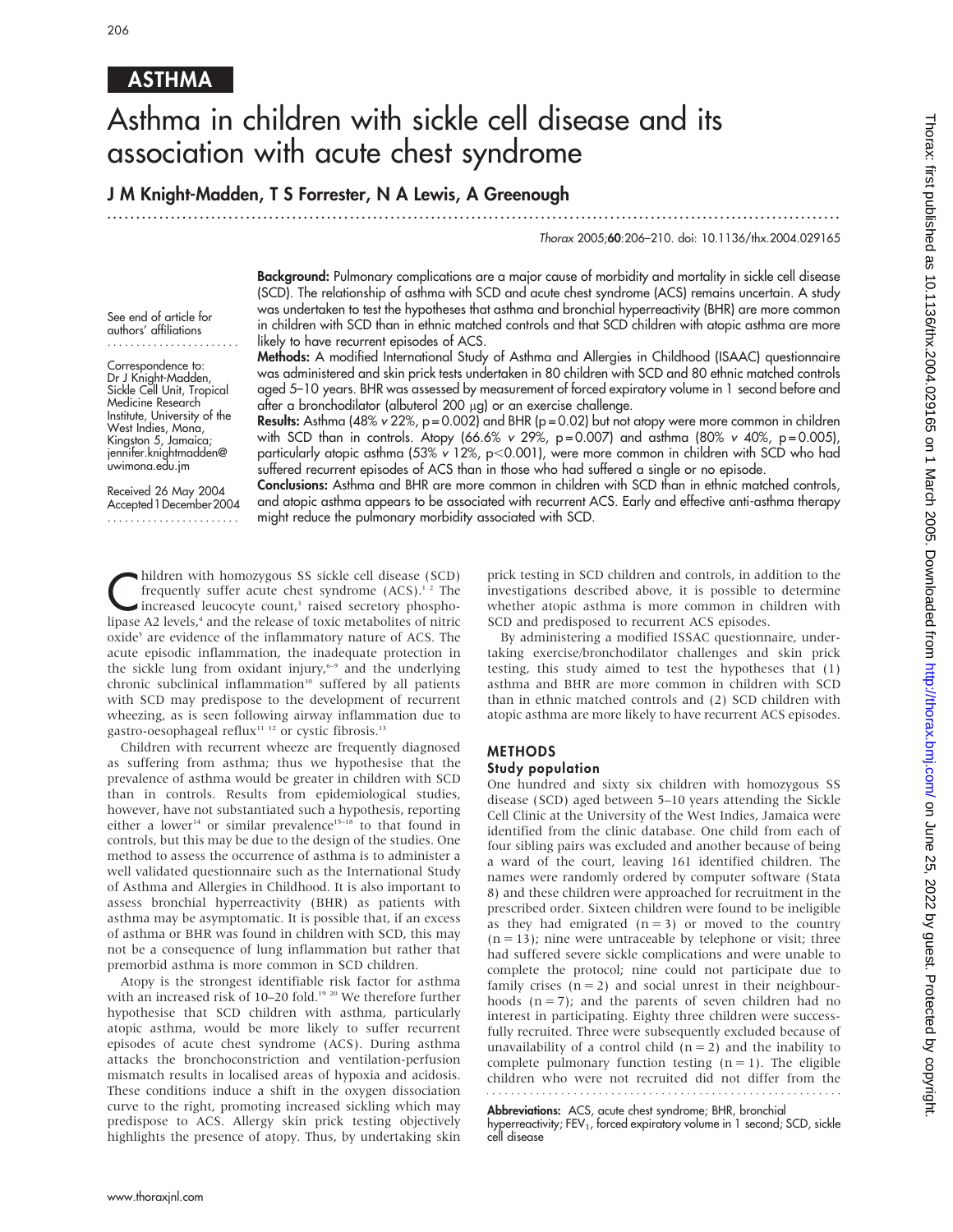included sample in sex distribution (49.2% of those not recruited were girls compared with 50.0% of those recruited,  $p = 0.93$ ) or in age (mean (SD) 6.9 (1.2) years not recruited  $\nu$ 7.1 (1.1) years recruited,  $p = 0.22$ ).

Each of the 80 children with SCD included in the study was matched to within 1 year of age with an unrelated non-SCD child resident within their immediate community. The study was approved by the ethics committee of the University Hospital of the West Indies and informed written parental consent was obtained.

# Protocol

#### Questionnaire

All children were seen in the paediatric lung function laboratory. Parents were asked to complete a questionnaire based on the International Study of Asthma and Allergies in Childhood (ISAAC) questionnaire. The ISAAC question asking whether the subject had ever had asthma was modified so that parents were asked if their child had ever been diagnosed with a ''touch of asthma'', as this is the term frequently used in Jamaica to describe patients with mild to moderate asthma. The ISAAC questions concerning wheeze ever and wheeze in the past 12 months were each modified to include whether the child had had a dry cough lasting at least 7 days which was not associated with the start of a viral upper respiratory tract infection. Additional questions were included to document whether bronchodilators or inhaled corticosteroids had ever been prescribed or were currently being administered.

The validity of the modified questionnaire was examined in a population of 100 consecutive children attending hospital paediatric clinics (asthma clinics excluded) in Kingston, Jamaica. Parents were asked to complete the questionnaire before seeing the clinic doctor. The clinic doctor meanwhile extracted relevant data from the child's medical records. The results of the parent completed questionnaire were compared with the data obtained from the medical records. Parents and doctors were unaware of each others' responses.

#### Pulmonary function tests

The children were weighed and their heights measured. Spirometric tests (Morgan TLC Test Mk 11, Morgan Scientific, Haverhill, MA, USA) were performed in a sitting position and forced expiratory volume in 1 second  $(FEV_1)$ was measured before and after a challenge. A maximum of eight attempts were undertaken to obtain the best three curves with  $FEV<sub>1</sub>$  values within 5% of each other in keeping with the European Respiratory Standards.<sup>21</sup> Subjects with a baseline  $FEV<sub>1</sub>$  less than 75% of that predicted for height were re-measured 15 minutes after administration of a bronchodilator (albuterol 200 µg) challenge delivered via metered dose inhaler with an Ace Spacer. BHR was diagnosed if there was an increase of at least  $12\%$  in  $FEV<sub>1</sub>$  after the bronchodilator challenge.<sup>22</sup> Those with a baseline  $FEV<sub>1</sub>$  of more than 75% predicted undertook an exercise test after which they were re-measured. Heart rate and oxygen saturation were monitored immediately before, throughout, and for 30 minutes after the exercise test. The subject was asked to stand on a treadmill (True S.O.F.T. treadmill, True Fitness Technology Inc, O'Fallon, MO, USA). The speed was increased to approximately 2 mph and the inclination increased to 15˚ within 1 minute. The speed was adjusted to keep the subject's heart rate within 10 beats/minute of (and not exceeding) the target heart rate ((220 - age)  $\times$ 0.80) and to keep the oxygen saturation  $\geq 95\%$  in the controls and within 5% of the baseline of the SCD children. If desaturation or a tachycardia occurred, the speed was decreased to achieve the desired parameters. If the subject did not keep up when the pace was increased or complained

of tiredness or shortness of breath despite acceptable parameters, the speed was decreased. The exercise test lasted at least 6 minutes. Acceptable tests were those in which the heart rate remained within the desired range for more than 3 minutes. The spirometric tests were repeated 1, 5, 10, 15, and 20 minutes after exercise. BHR was diagnosed if there was a decrease of at least  $10\%$  in  $FEV<sub>1</sub>$  after the exercise challenge.<sup>22</sup> The temperature in the laboratory was maintained between 22 $^{\circ}$ C and 25 $^{\circ}$ C during testing.

# Skin prick testing

Skin testing was performed on the forearm with 25 sterile gauge needles using histamine (positive control), diluent (negative control), Dermatophagoides farinae, D pteronyssinus, cockroach (German and American), mould mix, Bermuda grass, cat hair and dog hair (Hollister-Stier Laboratories, Spokane, USA). After 15 minutes the forearm was inspected by two individuals (NL and JK-M) who independently measured and recorded the size of the wheals. A reaction was deemed positive if it was at least 3 mm ×3 mm (largest diameter and diameter perpendicular to it). If there was any wheal with the negative control, a test wheal had to be at least 3 mm larger than the negative control in both diameters to be deemed positive. Those with at least a single positive reaction were diagnosed as atopic.

# Record review

The Sickle Cell Unit records of the children with SCD were reviewed to determine whether they had had an ACS episode. An ACS episode was diagnosed if the child had suffered an acute onset of abnormal respiratory signs and/or symptoms in association with a new infiltrate on the chest radiograph.<sup>23</sup> Children were classified as ''ACS ever'' if they had had a single ACS episode and ''recurrent ACS'' if they had had at least two ACS episodes.

# Analysis of data

From the parent completed questionnaire, children were defined as having ''asthma ever'' if they had a doctor's diagnosis of asthma on the questionnaire and ''current asthma'' if they had a history of wheeze or prolonged dry cough within the last 12 months. Children were diagnosed as atopic if they had a positive response to at least one aeroallergen, ''ACS ever'' if they had at least one episode, and ''recurrent ACS'' if they had at least two episodes of ACS. "Asthma ever" and "current asthma" were further subcategorised into atopic or non-atopic (atopic if the individual had a positive response to at least one aeroallergen by allergy skin testing and non-atopic if there had been no response). The responses to the questionnaire were compared with the doctors' diagnoses using the kappa statistic measure of agreement, a kappa value of 1 denoting perfect agreement and a kappa value of 0 denoting poor agreement. The sensitivity and specificity of the questionnaire compared with the doctors' diagnoses in the hospital and clinic settings were calculated using the chart diagnosis as the gold standard.

Differences were assessed for statistical significance using conditional logistic regression or the  $\chi^2$  test as appropriate, and effect sizes reported as odds ratio and 95% confidence intervals (CI). Analysis was performed using SPSS 10.0 for Windows (SPSS Inc, Chicago, USA).

# Sample size

Assuming a prevalence of asthma of  $20\%$ ,<sup>24,25</sup> recruitment of 80 children into each group gave 80% power at the 5% level to detect a twofold difference in the prevalence of asthma between children with SCD and controls.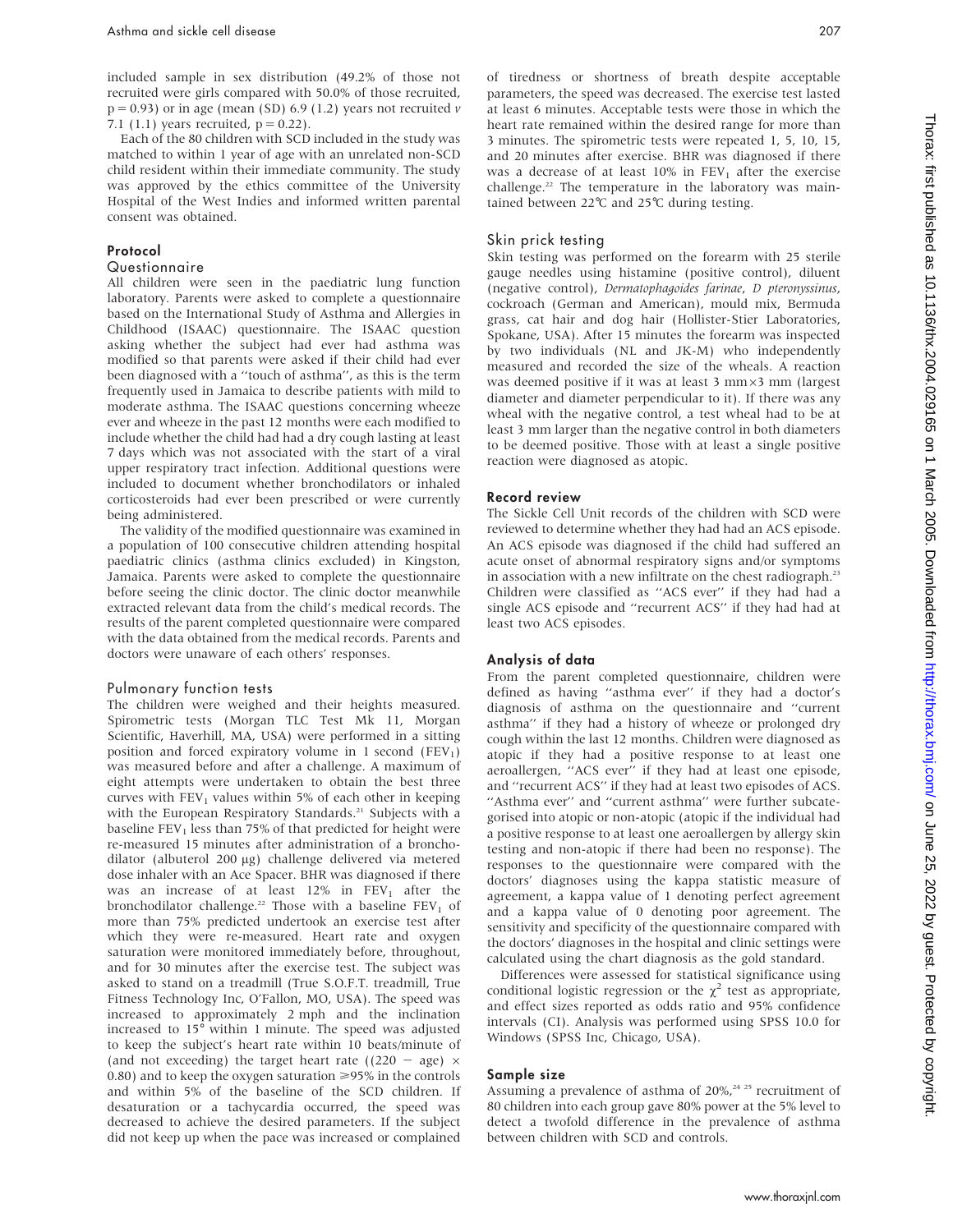Table 1 Occurrence of asthma, bronchial hyperreactivity (BHR), atopy, and bronchodilator treatment in children with SCD and controls

| Asthma status                   | <b>SCD</b><br>$(n = 80)$ | Control<br>$(n = 80)$ | Odds ratio (95% CI)         | p value |
|---------------------------------|--------------------------|-----------------------|-----------------------------|---------|
| "Asthma ever"                   | 38 (48%)                 | 18 (22%)              | $3.1$ (1.5 to 6.8)          | 0.002   |
| Atopic                          | 16 (20%)                 | 7(9%)                 | $2.5(1.0 \text{ to } 6.4)$  | 0.06    |
| Non-atopic                      | 22 (28%)                 | 11(14%)               | $2.6$ (1.1 to 6.2)          | 0.03    |
| "Current asthma"                | 33 (41%)                 | 12 (15%)              | 4.5 (1.9 to 10.9)           | 0.001   |
| Atopic                          | 15 (19%)                 | 5(6%)                 | $3.5(1.2 \text{ to } 10.6)$ | 0.03    |
| Non-atopic                      | 18 (22%)                 | 7(9%)                 | $2.8$ (1.1 to 7.2)          | 0.03    |
| Atopy                           | 29 (36%)                 | 27 (34%)              | 1.1 $(0.6 \text{ to } 2.1)$ | 0.75    |
| <b>Bronchodilator</b> treatment | 11(14%)                  | 5(6%)                 | $2.5$ (0.8 to 8.0)          | 0.12    |

#### RESULTS

In the validation population 44% and 39% of the children had "asthma ever" or "current asthma", respectively, according to the parent completed questionnaire. The medical records highlighted that 41% of the children had ''asthma ever'' or ''current asthma''. Substantial agreement was found between the results of the questionnaire and data from the medical records with a kappa statistic for ''asthma ever'' of 0.816. The sensitivity and specificity of the questionnaire for ''asthma ever'' were 93% and 90%, respectively.

Children with SCD in the study population were of similar age to the controls (median 7.77 years (range 5.24–9.73)  $\nu$ 7.78 (5.14–10.45)) with a similar proportion of boys in the two groups (46%  $v$  49%, p = 0.791). "Asthma ever" and ''current asthma'', both atopic and non-atopic, were more common in children with SCD than in controls (table 1). Treatment for ''current asthma'' was infrequent in both the children with SCD and controls (table 1): 16 children were taking a bronchodilator and six were taking inhaled steroids. There was no significant difference in the use of treatment between the two groups ( $p = 0.12$ ).

Baseline pulmonary function was similar in children with SCD and controls (fig 1). Six children (five with SCD) had a baseline FEV<sub>1</sub> of  $\langle 75\%;$  two of the six children (both with SCD) had BHR. Exercise tests were satisfactorily completed in 43 control children and 38 children with SCD. Not keeping up when the pace was increased (SCD  $n = 6$ ; controls  $n = 25$ ), apparent desaturation (SCD  $n = 15$ ; controls  $n = 5$ ) and complaints of tiredness (SCD  $n = 13$ ; controls:  $n = 4$ ) were the most common reasons for failure to complete the exercise test. Prolonged cough, limp, and equipment problems each affected one child with SCD  $(n = 3)$ , while equipment problems and hyperactivity each led to the failure of one control child to complete the exercise test  $(n = 2)$ . Twenty six children were diagnosed as having BHR from the results of the exercise test (SCD  $n = 17$ ; controls:  $n = 9$ ). BHR diagnosed by exercise or bronchodilator testing was more



Figure 1 Baseline pulmonary function in children with sickle cell disease (SS) and controls.

common in children with SCD than in controls (SCD  $n = 19$ ) (44%); controls  $n = 9$  (20%),  $p = 0.02$ ). Forty one children with SCD had 66 episodes of ACS (26 had a single episode); the maximum number of ACS episodes suffered by a child was six. Recurrent ACS episodes were associated with "current asthma" (particularly atopic "current asthma"), "asthma ever" (particularly atopic "asthma ever") and atopy (table 2).

#### **DISCUSSION**

We have shown that asthma and BHR are more common in children with SCD than in ethnically matched controls of a similar age, and that atopic asthma is associated with recurrent ACS in children with SCD. The difference in the prevalence of asthma was not due to a low prevalence in the controls which, at 22.5%, was similar to the 28.1% reported in Jamaican school children aged 6–11 years.<sup>29</sup> The higher prevalence of asthma in children with SCD was not found in earlier studies. Those studies, however, assessed the prevalence of SCD in patients recruited from asthma clinics<sup>14 17</sup> <sup>18</sup> and their sample sizes were small, ranging from 36 to 155. The prevalence of SCD is one in 167, so studies with a small sample size would have been able to detect only a very strong relationship between asthma and SCD. Furthermore, the asthmatic children were recruited from hospital based asthma clinics, potentially biasing recruitment in favour of those with severe asthma,<sup>14 17</sup> <sup>18</sup> and the definitions of asthma used varied.<sup>15 17</sup> The design of a study in which the prevalence of asthma in SCD patients was found to be similar to that of a control group was also flawed, as comparison was made with a predominantly white ethnic reference population<sup>15</sup> and the prevalence of asthma has been shown to vary with ethnic origin.<sup>26</sup>

These data on asthma in children with SCD are the first to be produced using an easily administered questionnaire based on one that has been well validated and internationally accepted. The questionnaire was modified to include a question as to whether the child had ''a touch of asthma'', this being a commonly used term in Jamaica. In addition, to shorten the questionnaire while still allowing the inclusion of cough variant asthma, wheeze and prolonged cough over the previous 12 months (current asthma) were combined in one question. We do not feel these modifications adversely affected the validity of the questionnaire as the comparison of the responses to the questionnaire to diagnoses documented in the medical records of the children seen in paediatric outpatient clinics showed good agreement. In addition, the sensitivity and specificity of the questionnaire for ''asthma ever'' (93% and 90%, respectively) were similar to those reported by Jenkins et  $al^{27}$  (85% and 81%, respectively) in a comparison of the ISAAC questionnaire with a physician assessment of current asthma status. The high prevalence of asthma in the validation population, however, is notable. The questionnaire was validated in the general paediatric clinic of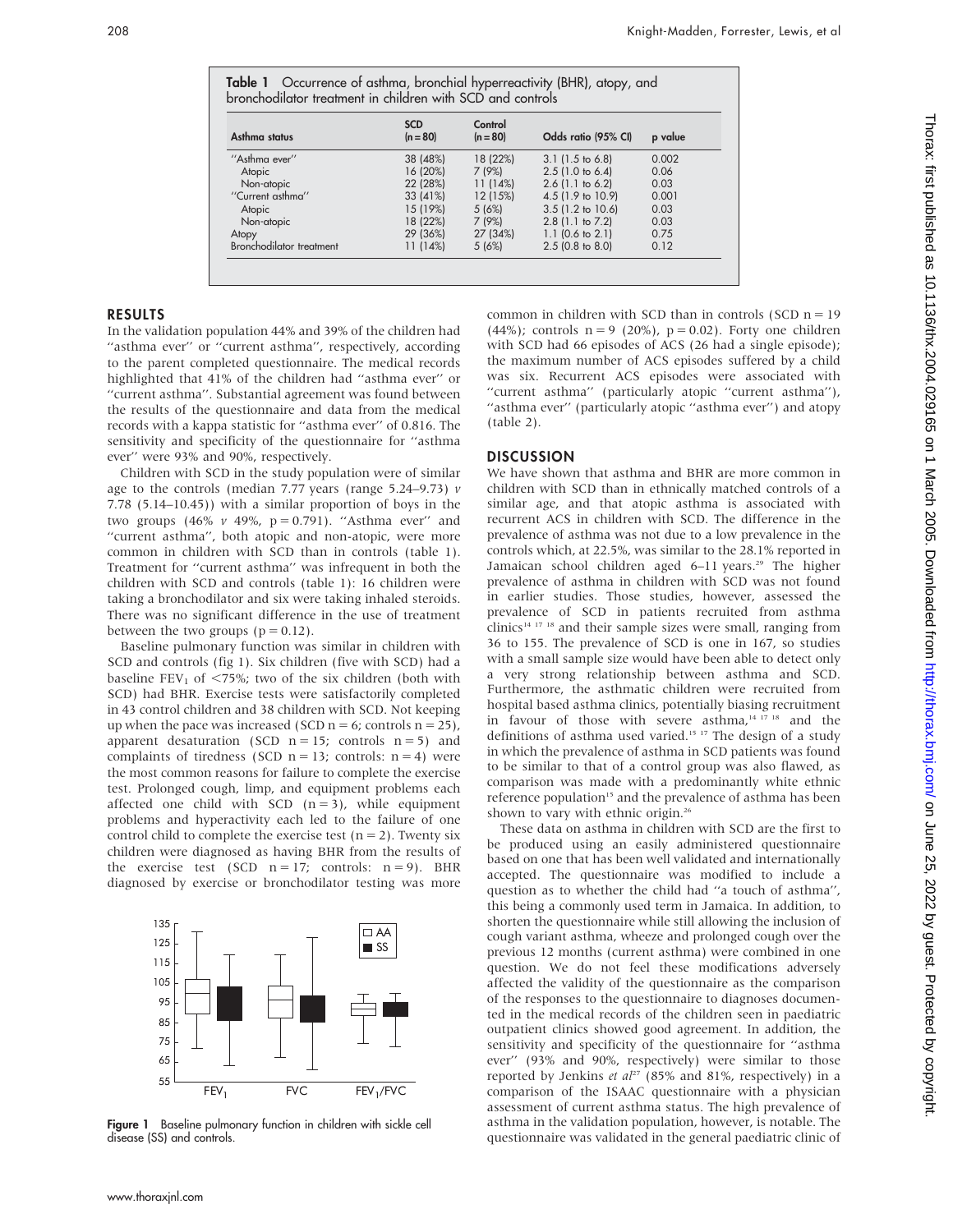|                  | <b>Recurrent ACS</b> |               |                             |         |  |  |
|------------------|----------------------|---------------|-----------------------------|---------|--|--|
|                  | Yes $(n = 15)$       | No $(n = 65)$ | Odds ratio (95% CI)         | p value |  |  |
| "Asthma ever"    | 12 (80%)             | 26 (40%)      | $6.0$ (1.5 to 23.4)         | 0.005   |  |  |
| Atopic           | 8 (53%)              | 8(12%)        | 8.1 (2.3 to 28.6)           | < 0.001 |  |  |
| Non-atopic       | 4 (27%)              | 18 (28%)      | $0.9$ (0.3 to 3.4)          | 0.936   |  |  |
| "Current asthma" | 12 (80%)             | 21 (32%)      | 8.4 (2.1 to 32.9)           | 0.001   |  |  |
| Atopic           | 8 (53%)              | 7(11%)        | $9.5(2.6 \text{ to } 34.1)$ | < 0.001 |  |  |
| Non-atopic       | 4 (27%)              | 14 (22%)      | $1.3$ (0.4 to 4.8)          | 0.668   |  |  |
| Atopy            | 10 (67%)             | 19 (29%)      | $4.8$ (1.5 to 16.1)         | 0.007   |  |  |
| <b>BHR</b>       | 5 (71%)              | 14 (39%)      | 3.9 (0.7 to 23.1)           | 0.113   |  |  |
|                  | $(n=7)$              | $(n = 36)$    |                             |         |  |  |

the largest public paediatric hospital in Jamaica. In that setting only patients with severe asthma were referred to a specialist clinic and mild to moderate cases were followed in the general paediatric outpatient clinic. It is therefore possible that the prevalence of asthma in the general outpatient clinic would be higher than in the general population. We cannot, however, exclude the possibility that asthma was overdiagnosed using the questionnaire, but we suggest that this was unlikely as there was good agreement between the prevalence of asthma in control children determined by the questionnaire and previously published data.

One limitation of this study was that the controls were recruited to participate in ''an asthma study'' whereas the children with SCD were chosen randomly from the clinic database. If our method of recruitment of the controls had introduced a selection bias, we would have been more likely to recruit controls with asthma as parents who were concerned that their child had asthma would be more willing to participate. The higher prevalence in the children with SCD is therefore all the more striking.

We have shown that BHR was more common in children with SCD than in controls (table 1). This disagrees with the findings of a previous study<sup>28</sup> in which no significant differences in changes in lung function to bronchodilator were noted between SCD children and controls. In that study,<sup>28</sup> however, no bronchial provocation challenge was undertaken. In contrast, in two uncontrolled studies a higher rate of BHR was found in children with SCD than in our study.<sup>29 30</sup> Koumbourlis et  $aI^{29}$  reported that 54% of children with SCD had a positive response to bronchodilator while Leong et  $al^{30}$  found that 73% had a positive response to either bronchodilator or cold air challenge. Unfortunately, not all of our children were able to complete the exercise challenge so it is possible that we may have underdiagnosed BHR. However, similar proportions of children completed an exercise test in both groups and significantly more of the children with SCD had BHR than their ethnic matched controls.

Atopic and non-atopic asthma (particularly current asthma) and BHR were more common in children with SCD than in the controls, suggesting that the hypothesis of an association between asthma and SCD is valid. However, no significant difference was found in the prevalence of atopy in children with SCD and controls. It might therefore be suggested that we were misdiagnosing asthma and what we were documenting was reactive airways disease due to the underlying pathophysiology of SCD, as is seen with cystic fibrosis and gastro-oesphageal reflux. There was, however, a significant difference in the prevalence of atopy in SCD children who had recurrent ACS compared with other SCD children. It is therefore tempting to speculate that SCD children with atopic asthma may be predisposed to recurrent ACS; this may be due to an underlying Th2 profile as

increased plasma levels of interleukin 4 are more common in patients with SCD than controls.<sup>31</sup> There are, however, no data regarding Th2 status and ACS episodes; this merits investigation.

In conclusion, we have shown that asthma and BHR are more common in children with SCD than in ethnic matched controls, and that atopic asthma is associated with recurrent ACS episodes. We speculate that early and effective antiasthma treatment might reduce the pulmonary morbidity associated with SCD.

# .....................

Authors' affiliations J M Knight-Madden, T S Forrester, N A Lewis, Sickle Cell Unit, Tropical Medicine Research Institute, University of the West Indies, Jamaica A Greenough, Department of Child Health, Guy's, King's and St Thomas' School of Medicine, King's College, London, UK

Dr Knight-Madden was funded by a Medical Research Council (United Kingdom) research fellowship.

#### **REFERENCES**

- 1 Castro O, Brambilla DJ, Thorington B, et al. The acute chest syndrome in sickle cell disease: incidence and risk factors. The Cooperative Study of Sickle Cell Disease. Blood 1994;84:643–9.
- 2 Gill FM, Sleeper LA, Weiner SJ, et al. Clinical events in the first decade in a cohort of infants with sickle cell disease. The Cooperative Study of Sickle Cell Disease. Blood 1995;86:776–83.
- 3 Maitre B, Habibi A, Roudot-Thoraval F, et al. Acute chest syndrome in adults with sickle cell disease. Chest 2000;117:1386–92.
- 4 Styles LA, Schalkwijk CG, Aarsman AJ, et al. Phospholipase A2 levels in acute chest syndrome of sickle cell disease. Blood 1996;87:2573–8.
- 5 Hammerman SI, Klings ES, Hendra KP, et al. Endothelial cell nitric oxide production in acute chest syndrome. Am J Physiol 1999;277(4 Pt 2):H1579–92.
- 6 Hebbel RP. Auto-oxidation and a membrane-associated 'Fenton reagent': a possible explanation for development of membrane lesions in sickle erythrocytes. Clin Haematol 1985;14:129-40.
- 7 Hebbel RP, Eaton JW, Balasingam M, et al. Spontaneous oxygen radical generation by sickle erythrocytes. J Clin Invest 1982;70:1253–9.
- 8 **al-Ali AK**. Erythrocyte reduced glutathione level in sickle cell anaemia and glucose-6-phosphate dehydrogenase deficient Saudi subjects. Ann Clin Biochem 1994;31:296-7
- 9 Lachant NA, Davidson WD, Tanaka KR. Impaired pentose phosphate shunt function in sickle cell disease: a potential mechanism for increased Heinz body formation and membrane lipid peroxidation. Am J Hematol 1983;15:1–13.
- 10 Knight J, Murphy TM, Browning I. The lung in sickle cell disease. Pediatr Pulmonol 1999;28:205-16.
- 11 Brouwer R, Kiroff GK. Improvement of respiratory symptoms following
- laparoscopic Nissen fundoplication. Aust NZ J Surg 2003;73:189–93. 12 Martin J. Gastro-oesophageal reflux. J R Soc Med 2004;97:49–50. 13 Balfour-Lynn IM, Elborn JS. ''CF asthma'': what is it and what do we do about
	- it? Thorax 2002;57:742–8. 14 Onadeko BO. Haemoglobin genotypes and bronchial asthma. East Afr Med J 1979;56:163–5.
	- 15 Savoy LB, Lim JD, Sarnaik SA, et al. Prevalence of atopy in a sickle-cell
	- anemia population. *Ann Allergy* 1988;**61**:129–32.<br>16 **Caplin I**, Haynes JT, Lloyd F. Incidence and significance of sickle cell trait in asthma. Ann Allergy 1972;30:623–6.
	- 17 Warrell DA, Fawcett BD, Harrison BDW, et al. Bronchial asthma in the Nigerian Savanna region: a clinical and laboratory study of 106 patients with a review of the literature on asthma in the tropics. Q J Med 1974;XLIV:325–47.
	- 18 Adewuyi JO, Bandele EO. Haemoglobin electrophoretic patterns and A B O blood groups in bronchial asthma. East Afr Med J 1982;59:481–6.